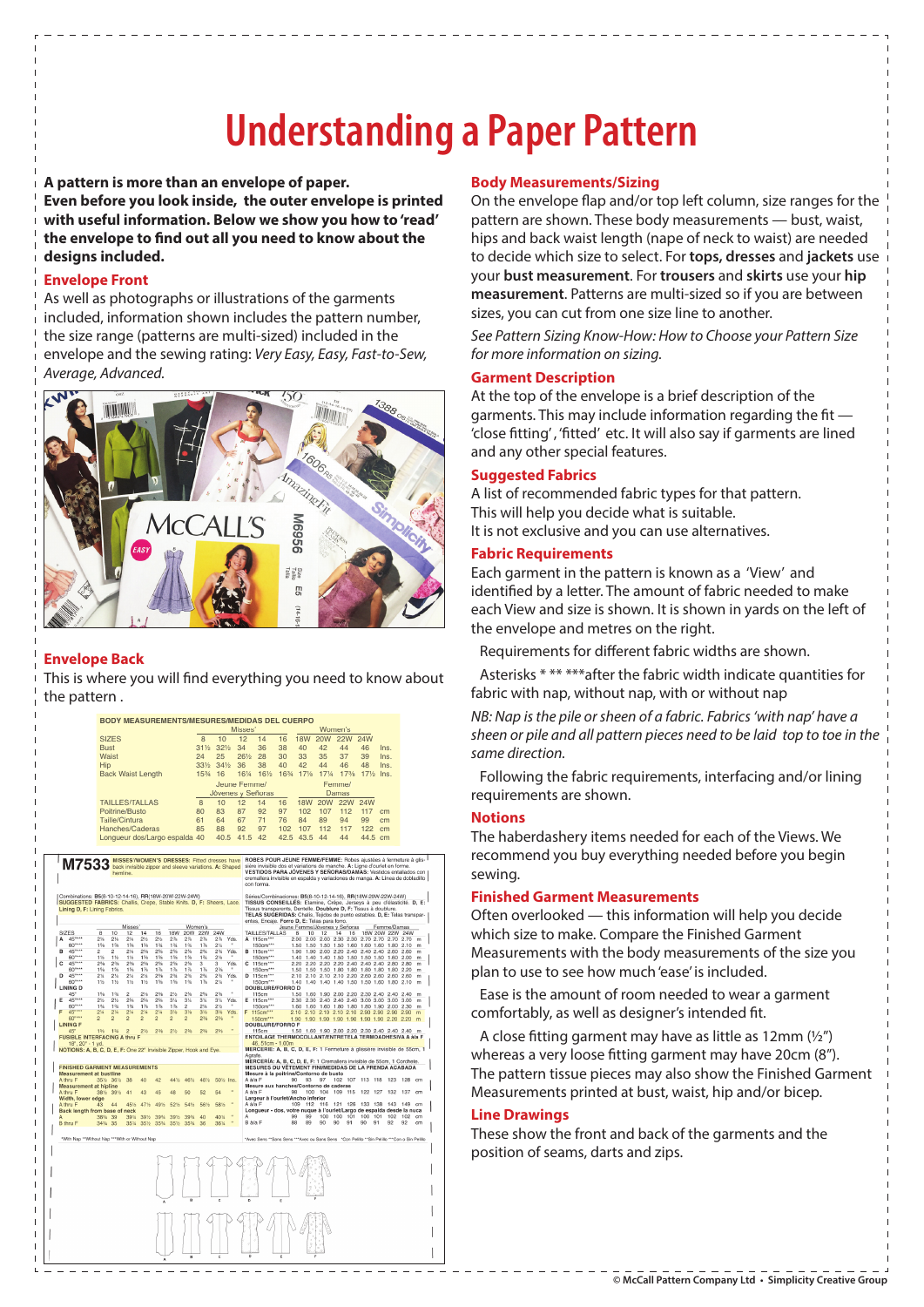**Having selected your chosen size and purchased fabric and notions, you are ready to delve into the pattern envelope. It includes the step-by-step pattern instruction sheets and paper pattern.**

# **Inside the Envelope**

Even experienced sewers recommend taking time to read the step by step pattern instruction sheet. Take special note of the fabric layout and instructions for the View you wish to make. Having an idea of how the garment comes together before you begin helps the construction go smoothly.

# **General Sewing Information and Glossary**

Every pattern includes general sewing information that is useful to know. It includes a key to the illustration shading – e.g. whether the fabric is right sides together; if pattern pieces are placed face down; seam width allowance; how to clip and notch seams and a glossary of common sewing techniques.



# **SEAM ALLOWANCES**

Use 5/8" (1.5cm) seam allowances unless otherwise indicated.



## PIN AND FIT

Pin or baste seams, RIGHT SIDE TOGETHER, matching notches. Fit garment before stitching major seams.

#### PRESS

Press seam allowances flat; then open unless otherwise stated. Clip where necessary so they lie flat.

# **GLOSSARY**

Sewing terms appearing in BOLD TYPE in Sewing Instructions are explained below.

**EASESTITCH** - Stitch along seamline, using long machine stltches. Pull thread ends when adjusting to fit.

NOTE: For sleeve caps, make a second row of long machine stitches 1/4" (6mm) away in seam allowance for more control.

**FINISH** - Stitch 1/4" (6mm) from raw edge and finish with one of the following: (1) Pink OR (2) Overcast OR (3) Turn in along stitching and stitch close to fold OR (4) Overlock.

OPTIONAL FOR HEMS: Apply Seam Binding.

**NARROW HEM** - Turn in hem; press, easing in fullness if necessary. Open out hem. Turn in again so raw edge is along crease; press. Turn in along crease; stitch.

**TOPSTITCH** - On outside, stitch 1/4" (6mm) from edge, seam or previous stitching, using presser foot as guide, or stitch where indicated in instructions.

**UNDERSTITCH** - Open out facing or underside of garment; stitch to seam allowance close to seam.

# **Pattern Markings**

The instruction sheets include general pattern marking symbols that are used on the tissue and in the instructions. We recommend you familiarise yourself with these.

|                | <b>PATTERN MARKINGS</b>                                                                                                                                                                                                                                                      |
|----------------|------------------------------------------------------------------------------------------------------------------------------------------------------------------------------------------------------------------------------------------------------------------------------|
|                | <b>GRAINLINE:</b> Place on straight grain of fabric, parallel to<br>selvage or fold.                                                                                                                                                                                         |
| Place on fold. | <b>FOLDLINE:</b> Place line on fold of fabric.                                                                                                                                                                                                                               |
|                | <b>BUTTONHOLE MARKING: Indicates exact length and</b><br>place ment of buttonholes.                                                                                                                                                                                          |
|                | <b>BUTTON MARKING: Indicates button placement.</b>                                                                                                                                                                                                                           |
|                | <b>NOTCHES AND SYMBOLS:</b> For matching seams and con-<br>struction details.                                                                                                                                                                                                |
|                | Indicates the Bustline, Waistline, Hip and/or Biceps. Mea-<br>surements refer to circumference of Finished Garment<br>(Body Measurement + Wearing Ease + Design Ease).<br>Adjust pattern if necessary. The measurement excludes<br>pleats, tucks, darts and seam allowances. |
|                | <b>SEAM ALLOWANCE:</b> 5/8" (1.5cm) included unless other-<br>wise indicated, but not printed on tissue.                                                                                                                                                                     |

# **Pattern Pieces**

Take a look at the line drawings of the pattern pieces included. You will see how many pattern pieces there are, and which is needed for each of the Views .All are numbered for easy identification.



# **The Tissue**

Determine the pattern pieces needed for your View choice and cut them out roughly from the big tissue sheets. Take care to cut the pieces you need for your size — on occasion there mayl be two of the same pattern piece but for different sizes. Each tissue piece is marked with:

- The pattern number
- The View and pattern piece number
- How many pieces to cut in fabric, interfacing and possibly lining
- Around the edges are the cutting lines there may be up to lines for the different sizes. Each size line is slightly different – solid line, dot and dash, long dash etc